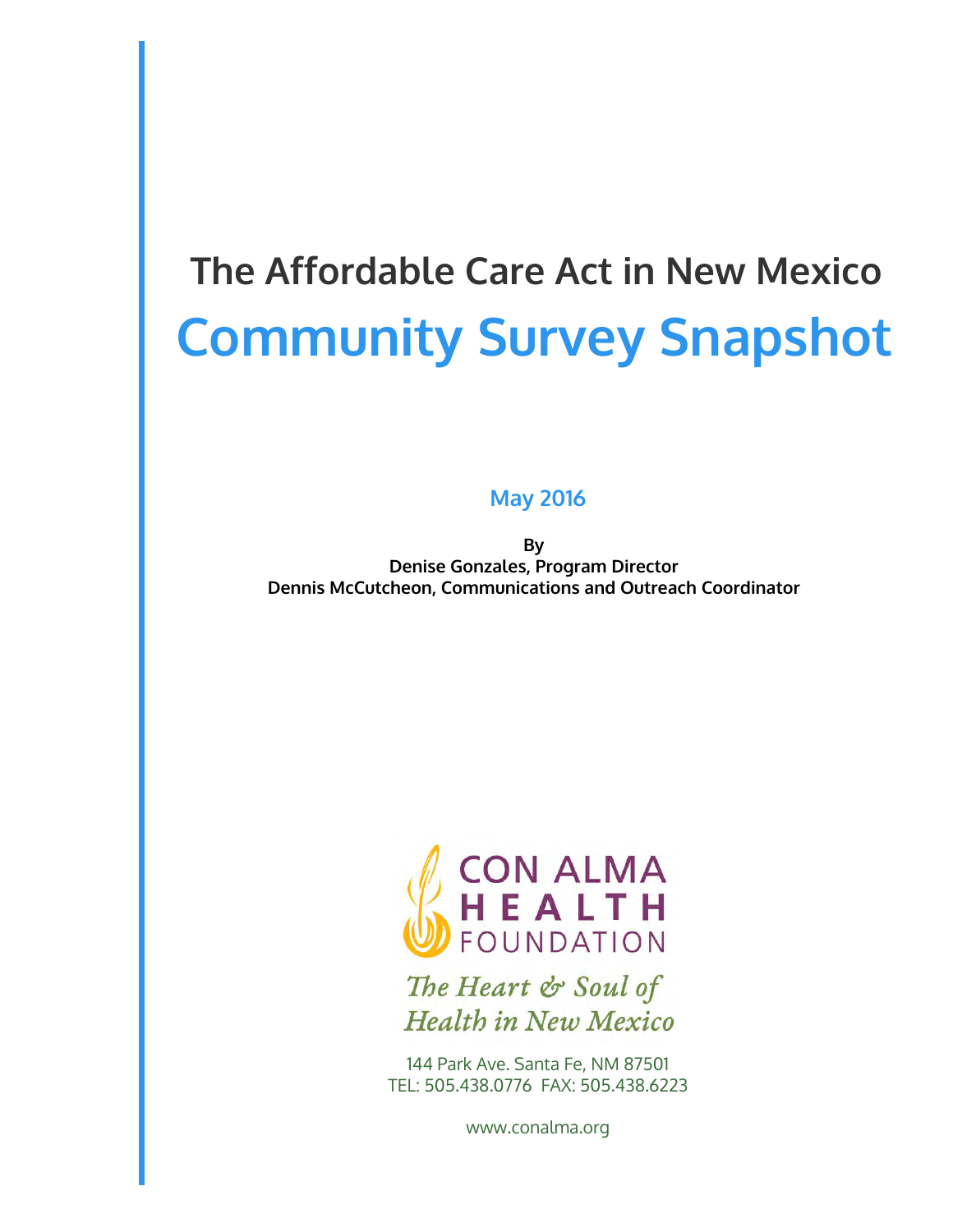### **The Affordable Care Act Community Survey Snapshot**

**Introduction & Overview**

#### **The Survey**

As part of Con Alma Health Foundation's project to assess the impact of the Patient Protection and Affordable Care Act (ACA) in New Mexico, the Foundation conducted an informal survey in the fall of 2015 to provide an opportunity for individuals around the state to share feedback on how the Affordable Care Act has impacted them, their family, and community. Con Alma received a total of 266 responses, which provides a snapshot of respondents' perceptions about ACA in New Mexico. This survey does not profess to represent the general public opinion about the Affordable Care Act in our state.

The community survey was distributed online, and through Con Alma Health Foundation's website, social media, newspapers, and other means. It was also posted to several websites such as the Center for Nonprofit Excellence, Santa Fe Community Foundation, and Goodnews New Mexico, among others.

Although the number of responses was small, the geographic representation was remarkable. As demonstrated in the Geographic Participation graphic, responses were received from 30 of the 33 counties in New Mexico representing 55 communities/towns/villages around the state. The geographic participation could not have been accomplished without the help of the New Mexico Alliance of Health Councils. The Alliance is comprised of 38 county and tribal health councils throughout New Mexico.

This snapshot revealed concerns regarding affordability and the complexity of obtaining health insurance and demonstrates continued barriers to health care consistent with other surveys of this type. Responses were less clear about the depth of understanding of some of the benefits of health care reform under the Affordable Care Act. For example, under ACA, insurance companies cannot refuse coverage due to pre-existing conditions. ACA covers preventive services, allows young adults to stay on their parents' health insurance plan, and includes mental health and substance abuse services as essential health benefits.

As with the implementation of any major new policy, there is often a gap between what was planned and what actually occurred. With ACA, the challenges of implementation revolve around cost, and the complexity of the Affordable Care Act itself. Suggestions from survey respondents on what can be done to improve the implementation of ACA were largely focused on increasing affordability and reducing the complexity of obtaining health insurance. Health literacy and continued outreach and education were specific strategies recommended by respondents to improve the implementation of ACA in New Mexico.

#### **The ACA Assessment Project**

With funding support from the W.K. Kellogg Foundation, Con Alma Health Foundation undertook a two-year study to assess the impact the impact of the Patient Protection and Affordable Care Act (ACA) in New Mexico, from a health equity perspective. The new law provides an opportunity for addressing racial and ethnic disparities, increasing coverage and access, focusing on wellness and prevention, and improving the quality of health care. The project will help determine whether the implementation of specific provisions of the ACA related to health equity are being done well, where the challenges are, recommendations on where there could be improvement, and the overall progress around moving toward health equity in New Mexico with a focus on low income and children of color. The report, Achieving Equity in Health for Children and Families in New Mexico through the Affordable Care Act, will be released in spring 2016. The Community Survey Snapshot is related to, but separate from the report.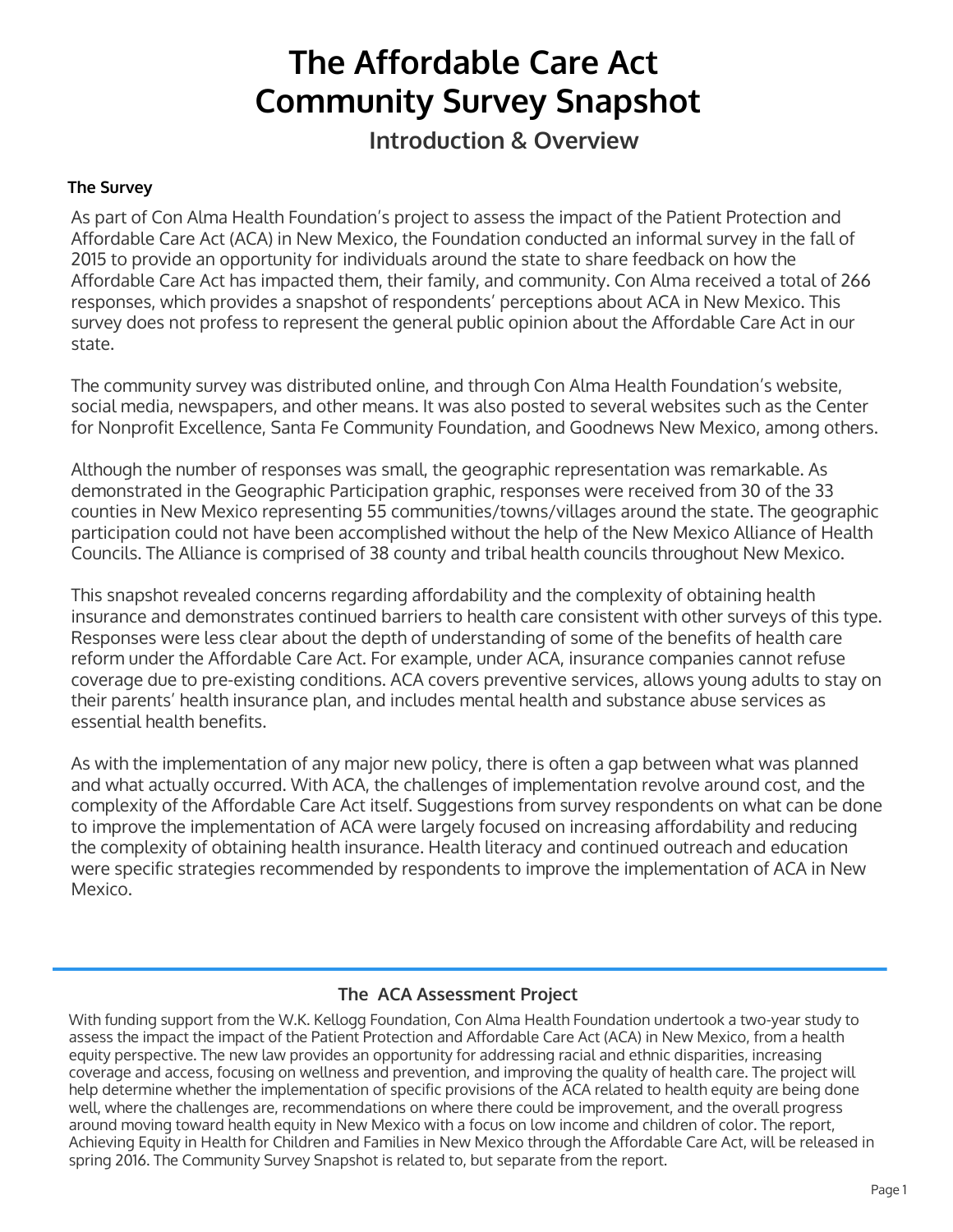### Geographic Participation

### **Question: Please tell us where you live?** And the communities communities

Survey participants were asked to provide their zip code and where they live. 258 out of 266 participants responded from 30 different counties and 55 different communties.

Results: 266 Replies 30 Counties 55 Communities/Towns/Villages Counties with no response: Harding, Union, Sierra Counties with largest Response: Bernalillo 51, Santa Fe 47, Dona Ana 36, Grant 28, Sandoval 16, Quay 14



Alamogordo Albuquerque Alto Artesia Bayard Belen Bernalillo Buena Vista Carlsbad Carrizozo Chamisal **Chilili** Cliff Clovis Columbus Cuba Cubero Edgewood Espanola Farmingtion **Ft Sumner Gallup** Gila Glenwood Grants **Hobbs** La Mesa Las Cruces Las Vegas Lordsburg Los Alamos Los Lunas Los Ranchos

Medanales Milan Moriarty Penasco Peralta Pie Town Placitas Portales Quay County Ribera Rio Rancho Roswell Ruidoso San Jose Santa Clara Pueblo Santa Fe Santa Rosa **Shiprock Silver City** Socorro Tucumcari Villanueva

#### **Question: What best describes you?**

Respondees were given a short list of options and an other category that offers a text field allowing for particpants to enter their response that best describes them.

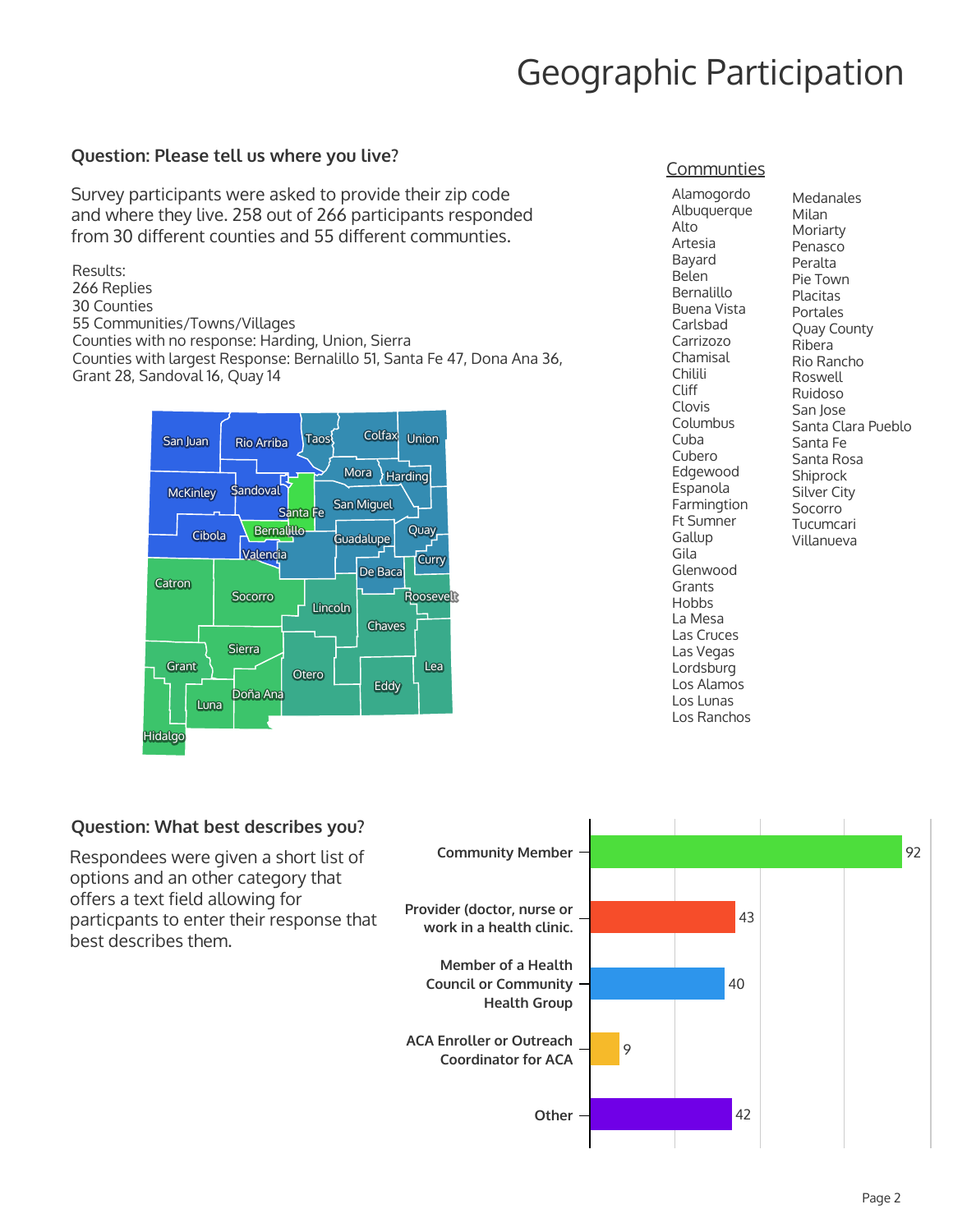### Health Insurance

Question: Did you purchase health insurance through the federal (healthcare.gov) or the state marketplace, BeWell NM (BeWellNM.com)?



#### **Question: Did you find there were a sufficient variety of plans to choose from?**



We received 266 responses to our survey. 85 answered yes to this question, 76 answered no to this question, and 105 did not respond to this question.



### insurance from one of the marketplaces, did you find a plan that was affordable?

questions about the unaffordability of the The response received here was consistent with later open ended ACA to working families.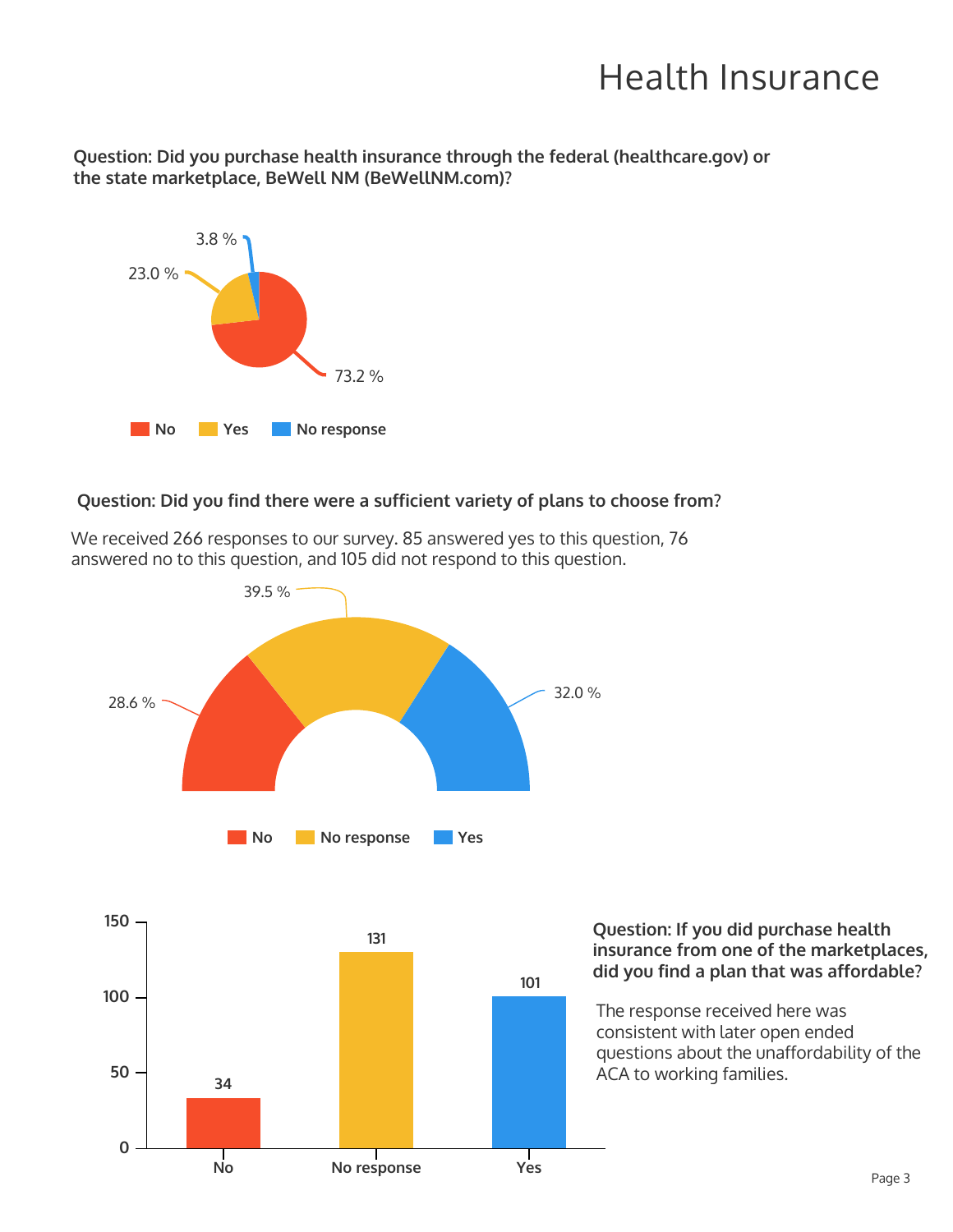### Impact of the ACA on New Mexico Families

#### **Question: Do you think the ACA has been positive for New Mexico?**



#### **Question: What positive impact has the ACA had on health care in New Mexico?**

This question was a multiple choice "check all that apply" item. Respondents were give the choice to give other impacts the ACA has had on health care. This question received a total of 783 responses. There were 266 participants. If a respondee indicated another answer we looked for emergient themes.

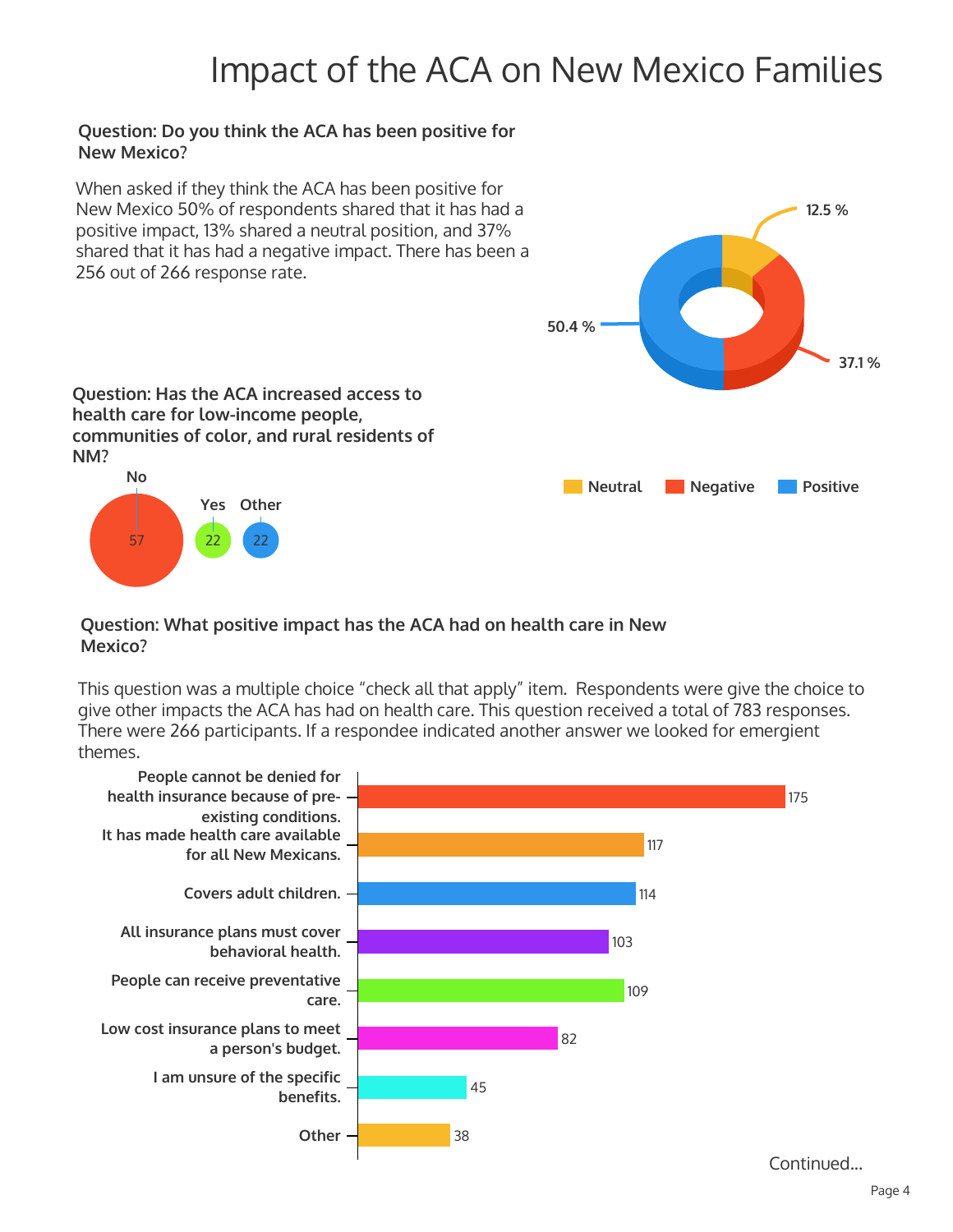### Impact of the ACA on New Mexico Families

**Continued**

#### **Question: Would you like to share a brief description of** how the ACA has impacted you and/or your family?

This was a optional question were respondents were given the opportunity to fill in their personal stories. The item received 179 responses and was analysed and and coded by team members if their answers were Positive statements, Negative statements or Neutral . There were 91 respondents who chose not to answer. 171 answered.

#### **EMERGENT THEMES FROM THIS QUESTION**



The most popular theme emerging from the data is that the ACA is unaffordable, especially for those who do not qualify for any subsidies. 78 respondents shared that they and/or their family were impacted by the unaffordable nature of the ACA in one way or another. This could have been through high deductibles and copays, or uncovered medications, etc.

**14.7 % 7.3 % 30.4 % 47.6 %** Positive Impact Neutral Impact Negative Impact No Response



Sixteen respondents said that the ACA made insurance more affordable and an additional 16 said that it was confusing



Second highest emergent theme is that 35 respondents have received increased coverage, expanded options, prevention help, or were able to be covered with preexisting conditions that would have disqualified them prior to the ACA.



Next highest ranking emergent theme was decreased insurance coverage, with 32 respondents.

> **" I am required to keep my employer insurance as a state employee.** They tripled my deductible and I have three kids, so **ACA** is NOT working for me, **unfortunately."**

**"My insurance premiums have gone up. My benefits have gone down. Affordable** for whom?

**Many friends and neighbors now have healthcare coverage made** available by ACA. My coverage is provided by employer, but all around me are people now reassured that **they have healthcare coverage whenever they may need it. ACA is having positive impact all across New Mexico!"**

**My two adult children have benefitted from the ACA. They now** have access to medical care. In the **past, once both turned 26 and weren't able to continue on our insurance, neither had the means to** pay for routine health care. Now **both have this. It is a definite relief."**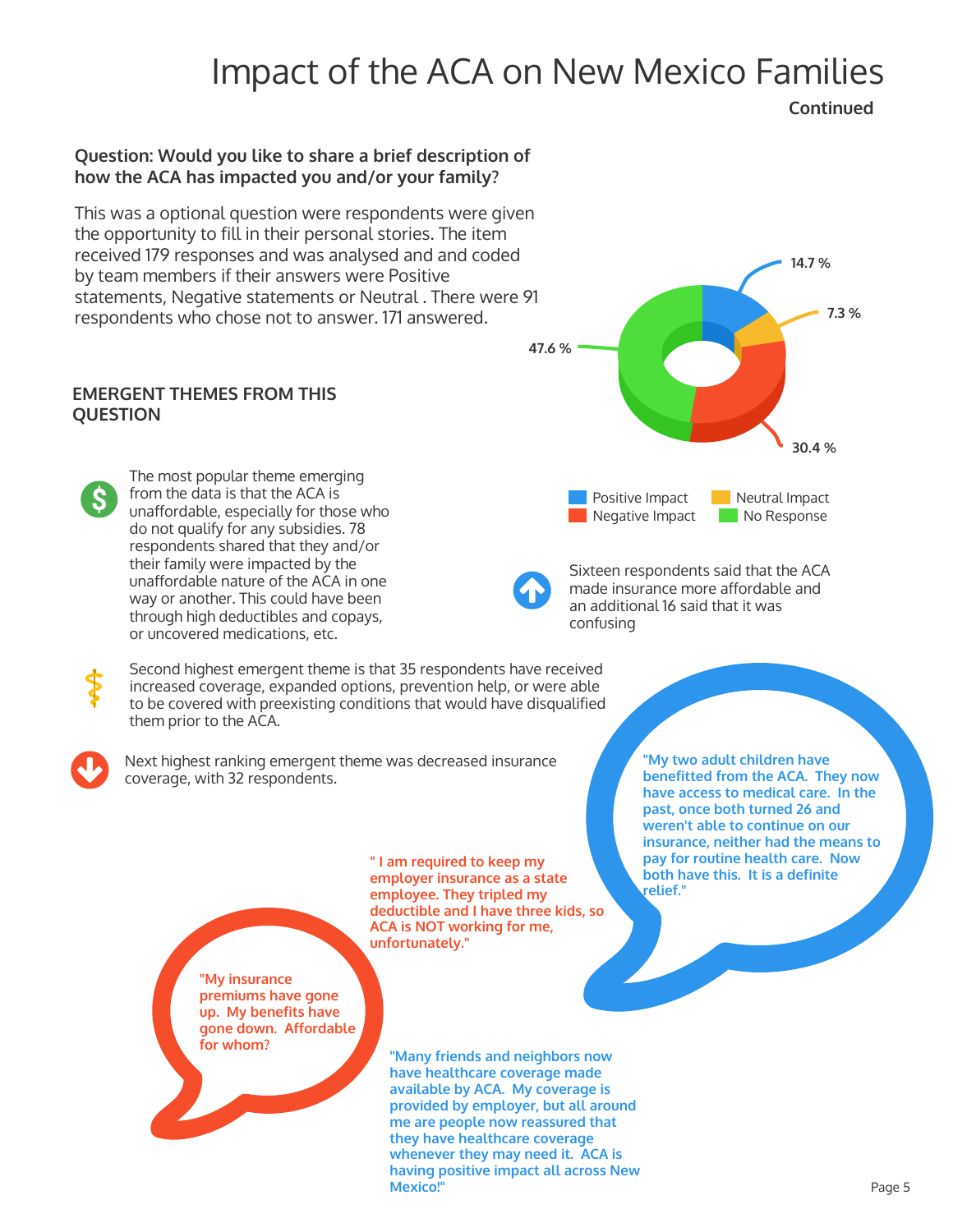## Outreach and Implementation

#### **Question: Who in your community have been actively involved in implementing the ACA?**

Each survey participant was asked to "check all that apply," the form then collected all categories checked by each respondent. As with other items, the "other" category entries are lumped together and tallied as one category.



#### **Question: Describe outreach and enrollment efforts in your** community regarding health insurance options.

Respondents were asked to "fill in" a description of the outreach in their communities. Answers were analysed for emerging themes with the medical centers and hospitals being the highest response and then community events the second highest.



FQHC/medical



PUHC/medical Eighteen<br>
Center/clinics/hospital Eighteen<br>
Center/clinics/hospital Eighteen materials



**Community** events/meetings/friends & neighbors/faith based



Government Health Related Agencies